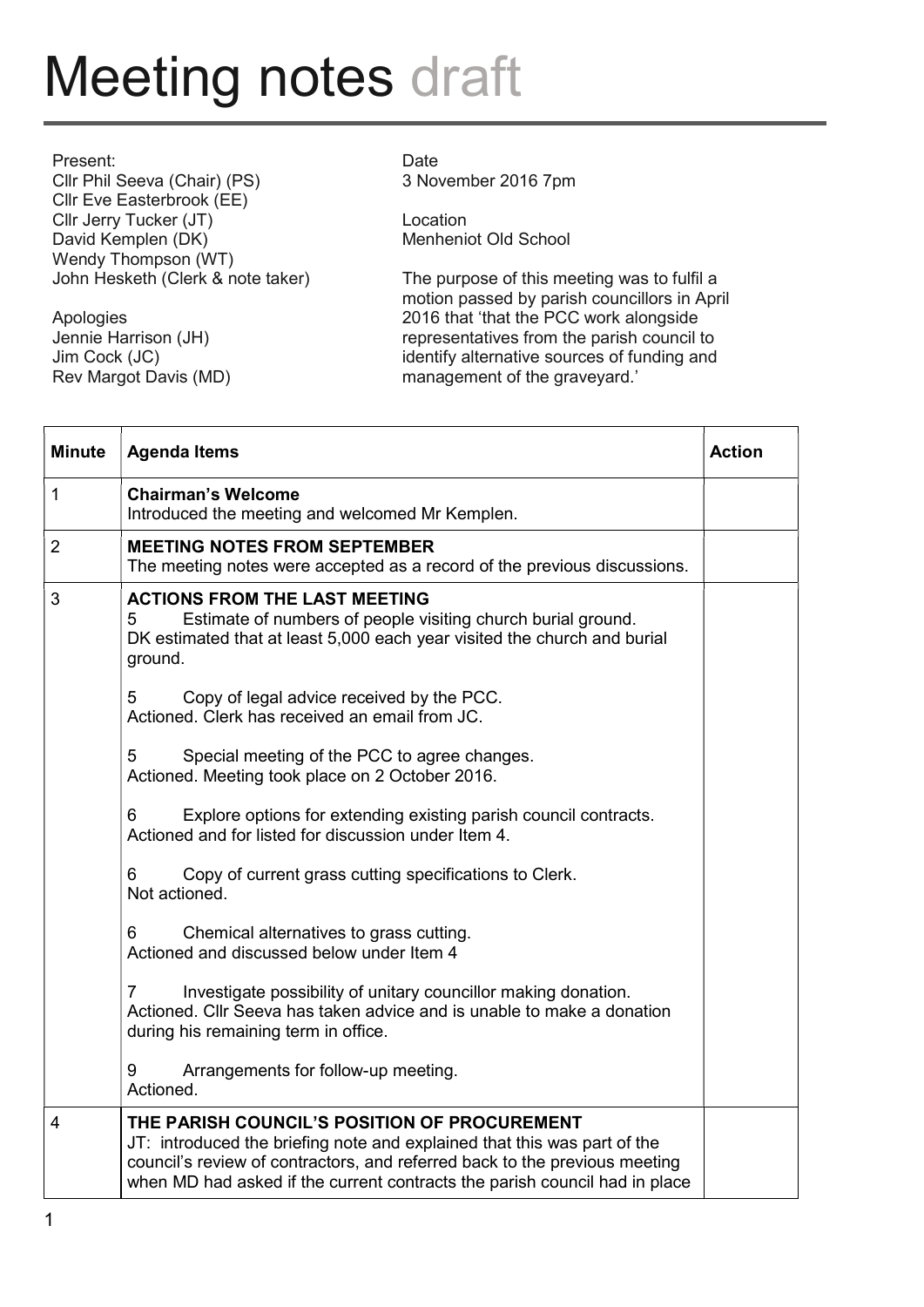| could include the burial ground. The parish council wishes to open up all<br>contract work in order to widen opportunities for everyone to tender and to<br>obtain more competitive pricing.                                                                                                                                                                                                                                                                                                                                                                                                                       |              |
|--------------------------------------------------------------------------------------------------------------------------------------------------------------------------------------------------------------------------------------------------------------------------------------------------------------------------------------------------------------------------------------------------------------------------------------------------------------------------------------------------------------------------------------------------------------------------------------------------------------------|--------------|
| DK: explained that a new tender for grass cutting in the graveyard would<br>open in December. Whilst it might be possible for there to be a link<br>between the PCC and MPC in contracting work, the PCC needed to<br>approve any changes to its usual procedures.                                                                                                                                                                                                                                                                                                                                                 |              |
| He also explained that the PCC's view was that by offering a single<br>contract (for grass cutting in the church) alone, this would encourage more<br>people to tender, especially local ones. In this context, 'local' is not limited<br>to the parish boundary alone. It is important to the PCC that it retains<br>control of all aspects of the contract work that is carried out in the burial<br>ground, and would need to agree any changes that might be proposed.                                                                                                                                         |              |
| PS: suggested that both parties could agree a joint process for inviting<br>tenders, whilst retaining individual control of delivery. In his view, both<br>parties shared a common aim (to maintain the graveyard) but<br>acknowledged that increased funding could not be guaranteed in the future.<br>The better way forward would be to form some kind of partnership<br>agreement. He suggested that the contract could be drawn up in two<br>distinct sections, but under a common umbrella. The critical part of this is to<br>make cost savings, and not for any one party to control the other's contract. |              |
| He recognises that both parties need to have approval from their separate<br>members, both for any contract that is drawn up and for the general<br>principle of a joint tendering process.                                                                                                                                                                                                                                                                                                                                                                                                                        |              |
| DK&JT: provision needs to be made for flexibility in delivering the contract<br>so that the timing of work can be fitted around church activities. This can be<br>accommodated within the terms and conditions that are agreed.                                                                                                                                                                                                                                                                                                                                                                                    |              |
| PS: is it possible for there to be two autonomous contracts under one<br>umbrella? And can both parties take this back for discussion?                                                                                                                                                                                                                                                                                                                                                                                                                                                                             |              |
| DK&WT: the PCC meets next on 8 November and can discuss it there.<br>Clerk: the council will need to agree a process at its next public meeting on<br>17 November, but members will be asked to consider all proposals<br>beforehand. We can work around this.                                                                                                                                                                                                                                                                                                                                                     |              |
| DK: will report back to parish council after PCC meeting so that any<br>concerns or issues raised that may impact on a potential joint tendering<br>process can be addressed.                                                                                                                                                                                                                                                                                                                                                                                                                                      | <b>DK</b>    |
| DK: offered to draw up a draft contract.                                                                                                                                                                                                                                                                                                                                                                                                                                                                                                                                                                           | <b>DK</b>    |
| Clerk: the timetable that was included in the draft briefing note on<br>procurement has some flexibility built into it, so that any delay in<br>implementing the detail of a joint tender can be accommodated. However,<br>the critical deadline is the council's public meeting on 17 November when<br>members will be asked to sign off the procurement process.                                                                                                                                                                                                                                                 |              |
| JT: has researched the potential for a grass growth retarding substance.<br>DK: this cannot be used within the graveyard because it contains a<br>wildflower meadow and would be harmed by the pesticide. Any use of such<br>a chemical would have to be sanctioned by the diocese.                                                                                                                                                                                                                                                                                                                                |              |
| DK: has not yet received details of interested parties who may wish to<br>tender for the burial ground contract.<br>Clerk: will check emails sent previously, and re-send any details we have.                                                                                                                                                                                                                                                                                                                                                                                                                     | <b>Clerk</b> |